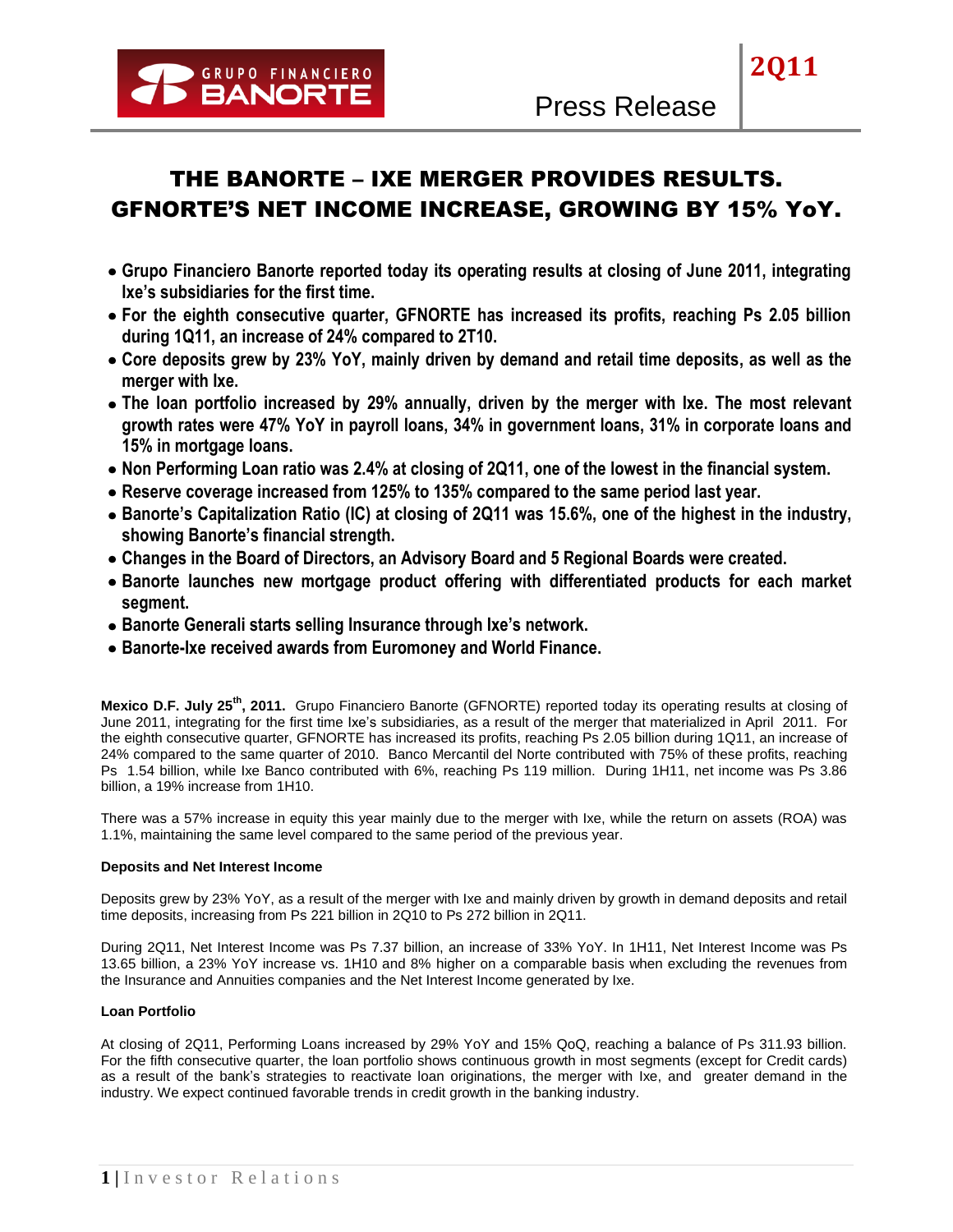

# Press Release

**Commercial loans** totaled Ps 113.88 billion, a 38% YoY and 30% QoQ growth, mainly due to the merger with Ixe, as well as an increase in middle market company loans' sales, leasing and factoring and the reactivation of the Crediactivo (fixed asset loan) product. The **Corporate** portfolio was Ps 51.36 billion, a 31% YoY and 12% QoQ increase due to the reactivation of loans in this sector and the merger with Ixe. **Government** loans totaled Ps 55.42 billion, increasing by 34% YoY and 8% QoQ; turning this sector into one of the most dynamic in terms of loan placement for the Financial Group in the last few months.

**Consumer** loans, including mortgages, increased by 16% YoY. It is important to emphasize that Mortgages maintained favorable trends, finishing the quarter with a balance of Ps 60.32 billion, a 15% YoY increase, making Banorte one of the banks with the highest growth in loan volumes this segment. Payroll loans registered a balance of Ps 10.91 billion, an increase of 47% YoY, as a result of campaigns to promote the payroll loan product and the growth in the number of payroll deposit accounts in Banorte-Ixe. Car loans increased by 14% YoY, as a result of promotional campaigns for this product and a recovery in car sales in the country. Credit cards declined to Ps 10.87 billion at closing of 2Q11, as a result of write-offs applied to this portfolio and more payments from clients.

GFNorte maintains good asset quality, with its NPL Ratio being one of the lowest in the financial system at 2.4%. At closing of 2Q11, Grupo Financiero Banorte had a past due loan balance of Ps 7.55 billion, 34% more than in 2Q10, driven by the integration of Ixe's PDL portfolio.

The Group's reserve coverage was 135% at closing of 2Q11, higher compared to the 125% of 2Q10.

### **Efficiency**

The Efficiency Ratio for 1H11 was 55.2%, 3.3 pp higher than the level registered during the same period last year; mainly as a result of including Ixe Grupo Financiero's expenses and other costs related with the merger process.

#### **Capitalization**

Banco Mercantil del Norte's Capitalization Ratio was 15.6% at closing of 2Q11, With a Tier 1 capital of 12.0%.

#### **Other Subsidiaries**

In 2Q11, the contribution to profits from the Long Term Savings sector, which includes the Afore, Insurance and Annuities' companies, reported profits of Ps 124 million in 2Q11, a 44% YoY increase. During 2Q11, Other Finance Companies comprised of Arrendadora and Factor Banorte (Factoring & Leasing) as well as Warehousing, Ixe Automotriz and Fincasa Hipotecaria registered profits of Ps 198 million, a 72% YoY. Also, Ixe Servicios registered profits of Ps 2 million, while Ixe Soluciones had a Ps 18 million loss during the quarter. The Brokerage Sector (Banorte's Broker Dealer and Ixe's Broker Dealer and Mutual Funds) was Ps 95 million, a 26% YoY.

#### **Relevant Events of the Quarter**

In 2Q11, Banorte continued its efforts to strengthen its fundamentals and emerge a more solid institution that will take advantage of growth opportunities under a more favorable economic environment despite growing competition. These efforts are reflected in the following events:

#### **Changes in Corporate Governance.**  $\bullet$

On July 21<sup>st</sup>, the Shareholders' Assembly formalized changes to the Board of Directors, designating 5 new Members, including highly recognized personalities in the business and financial sectors, as well as some former members of the Board of IXE Grupo Financiero. With these changes, GFNorte continues to adhere to the best international practices in Corporate Governance. Additionally, the Shareholders' Assembly approved the creation of an Advisory Board that will serve as an advisory body to the Chairman of the Board, on topics related to the bank's development, new business opportunities, among others. It was also approved to create five Regional Boards: at the Northwest, Monterrey, Jalisco, Mexico City Metropolitan area and Merida. These Boards will provide opinions and advisory to the Board of Directors on the trends and opportunities of each region.